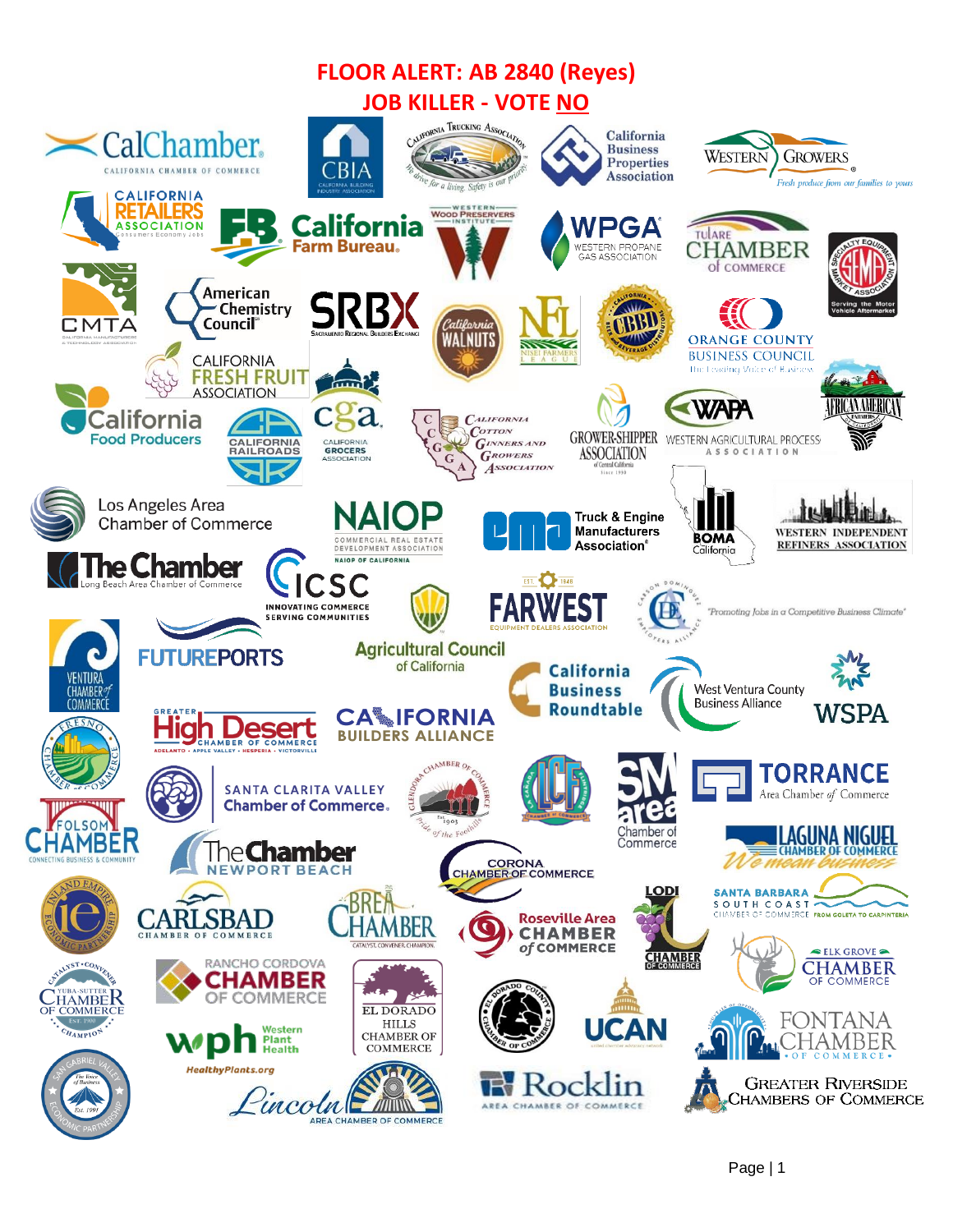# **FLOOR ALERT: AB 2840 (Reyes) JOB KILLER - VOTE NO**

May 16, 2022

TO: Members, California State Assembly

## **SUBJECT: AB 2840 (REYES) QUALIFYING LOGISTICS USE PROJECTS HEARING SCHEDULED – MAY 16, 20212 OPPOSE/JOB KILLER – AS AMENDED ON APRIL 21, 2022**

The California Chamber of Commerce and the organizations listed respectfully **OPPOSE AB 2840 (Reyes)**, as amended on April 21, 2022, which the CalChamber has labeled as a **JOB KILLER**. Even with the most recent amends, the bill still seeks to prohibit local governments from approving any new or expansion of existing warehouses and development projects 100,000 square feet or more if: 1) proposed within 1,000 feet of sensitive receptors, or 2) alternative measures are not imposed on the project that effectively achieve 1,000 foot buffer level protections. Accordingly, the most recent amendments present the same concerns.

Additionally, the bill still requires that any qualifying logistics projects that are not outright banned use only a skilled and trained workforce and reserve an unspecified percentage of jobs for local residents, irrespective of whether that labor force is available or affordable.

**AB 2840** relies on an outdated, two decades-old CARB advisory document to strip all local governments across California of their zoning and land use authority making it even harder and more expensive to develop critically needed logistic use projects. **AB 2840** ignores all of California's robust environmental laws and regulations applicable to this type of land use development and will worsen California's existing supply chain problems, rising inflation and cost of living that is already plaguing California.

# **Inconsistent With Governor's Executive Order Addressing Supply Chain Backlogs**

Last year amid unprecedented global disruptions to the goods movement supply chain, Governor Gavin Newsom signed Executive Order N-19-21 to alleviate congestion at California ports and ease supply chain issues. Specifically, the Executive Order highlighted that shipping container dwell times and street dwell times for containers were more than double the normal average due to bottlenecks further downstream in the supply chain, including insufficient warehouses to undock cargo**. AB 2840** is inconsistent with the Governor's Executive order to create short- and long-term solutions to the supply chain problem by depriving local governments of their land use authority to approve critically needed warehouses and other logistic use projects in their jurisdiction. Local governments are responsive and held most accountable to their local constituents and should retain authority to determine what types of projects and economic development are needed and wanted in their community, where best to site them and how to ensure mitigation measures if needed are appropriately implemented.

## **Prohibiting Local Government From Exercising Their Land Use Authority to Approve Important Development More Extreme Than California Environmental Quality Act (CEQA)**

**AB 2840** is an extreme policy that casts aside CEQA, one of the most protective environmental laws in the nation, and all other environmental laws and regulations in California that ensure responsible development, in favor of a wholesale development ban. Existing laws and regulations already require qualifying logistics use projects and warehouses to comply with a plethora of applicable local, state and federal environmental laws, such as the Porter-Cologne Water Quality Control Act, the Clean Water Act, the Clean Air Act, CARB and Regional AQMD rules and regulations, uniform building codes, fire codes, and of course CEQA, which ensures any potential impacts like increased traffic, noise or air impacts are fully disclosed and mitigated.

In other words, existing law already forces new projects or the expansion of an existing facility to undergo the most rigorous environmental analysis and mitigation measures in the country. It is why developing in California, whether it is a housing or a warehouse project, is one of the most difficult places in the country to build in. **AB 2840** creates arbitrary "ban zones" throughout California without any consideration for the specific project and its actual impacts on the communities.